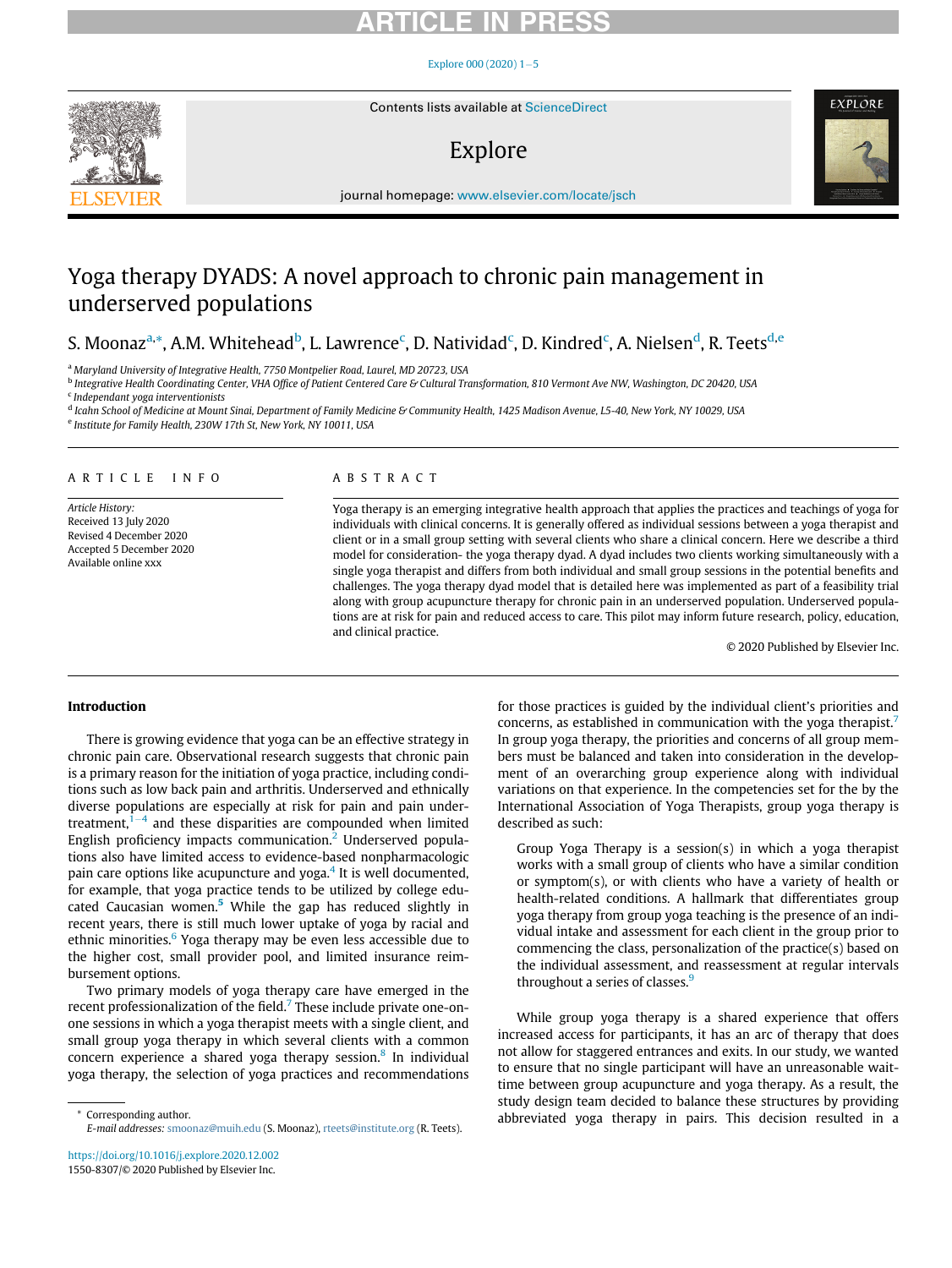2 S. Moonaz et al. / Explore 00 (2020)  $1-5$ 

somewhat novel model for the delivery of yoga therapy, which we have called a 'dyad'.

#### The GAPYOGA study

The dyad model emerged in the design of the Group Acupuncture Therapy and Modified Yoga (GAPYOGA) pilot study, $10$  which builds on prior acupuncture research in an underserved chronic pain population. The Acupuncture Approaches to Decrease Disparities in Outcomes of Pain Treatment (AADDOPT-2) large RCT compared individual to group acupuncture therapy and found both individual and group acupuncture to be effective for chronic pain in a lower socioeconomic urban primary care setting.<sup>[11](#page-4-9)</sup> The GAPYOGA study tests the feasibility of group acupuncture therapy followed by yoga therapy, given that both modalities have demonstrated effectiveness in chronic pain management. $10$  It is hypothesized that, if feasible, bundling these two forms of care may maximize access and their distinct benefits in a synergistic manner.

In the development of GAPYOGA, there was a need to balance the standard of care for each included therapy, while also creating a feasible structure in which the two therapies could be experienced in succession.[10](#page-4-8) In group acupuncture, participant-session starts are staggered.<sup>[12](#page-4-10)</sup> The acupuncturist treats each participant individually, allowing them to rest with retained needles or after removal of needles while assessment of the next participant takes place. In essence, each participant is receiving individualized acupuncture care in a shared environment.

The yoga sessions, occurring individually or in pairs, begin in Week 3 of the intervention after acupuncture therapy has begun. An intake session is completed with the yoga provider in Week 2, following their second acupuncture therapy session. There are a total of 8 yoga sessions, each lasting 30 min. Participants are also provided with individualized recommendations for home practice between sessions, accompanied by handouts in either Spanish or English containing descriptions and images for each practice. The yoga practices are selected by the yoga provider according to the unique concerns and limitations of each participant. Ninety-four study participants were enrolled before the study was prematurely stopped due to the COVID-19 pandemic in March 2020.

The GAPYOGA yoga therapists contributed their reflections on the dyad model for future consideration within the yoga therapy profession. There were six yoga providers involved with the study, four of whom co-authored this perspective. The yoga providers included 5 females and one male, ages 27 to 62. Four were bilingual, speaking both Spanish and English and conducting yoga sessions in both languages. Three of the yoga providers self-identified with Hispanic ethnicity. They are all trained as yoga teachers (RYT-500) and/or yoga therapists (C-IAYT) and have specialized training in stress management, chronic pain, therapeutics, accessibility, and/or working with veteran populations with  $7-22$  $7-22$  years of professional experience.<sup>7</sup>

While the perspectives of yoga providers regarding this model are shared here, the perspectives of study participants will be reported separately along with other qualitative findings from the GAPYOGA study.

#### A new model: the yoga therapy DYAD

The dyadic intervention model has generally been used with patients and their caregivers and most frequently found in the litera-ture related to cancer care.<sup>[13](#page-4-11)</sup> While not having the cancer diagnosis themselves, the caregivers may suffer from stress and poor physical health and benefit from interventions that support their well-being. The use of therapeutic yoga dyads has also been used for cancer patients and their caregiver or family member. One such study included couple-based gentle yoga for patients with advanced lung cancer and their family caregivers, focusing on "interconnectedness of the dyad" and supportive care interventions.<sup>[14](#page-4-12)</sup> Another study by Milbury et al. looked at gentle dyadic yoga interventions as a supportive care strategy for patients undergoing thoracic radiotherapy and their caregivers.<sup>[15](#page-4-13)</sup> While the concept of treatment in pairs or among patient and caregiver is not new, our model is unique in that the dyad pairs were usually strangers to one another who shared a common health concern rather than a pre-existing relational pair doing the intervention together.

One-on-one yoga therapy benefits the client by providing a completely individualized treatment approach. The yoga therapist can focus care and attention exclusively on the priorities and challenges of the individual client without distraction or competing concerns. However, individual sessions can be costly and may be lacking the element of social support that group participation may foster. Group yoga therapy, on the other hand, may reduce feelings of isolation, which may be particularly common in chronic pain populations, $16$  and perhaps especially among the underserved where race/ ethnicity and socioeconomic factors influence access to pain care. $17-19$ Yoga therapists involved with the GAPYOGA study suggested that group participation also may remove the focus from oneself and foster compassion, while providing an opportunity for community, support and accountability. It has been suggested that a switch from I to We can result in a shift from Illness to Wellness.

The dyad model combines some of the elements of individual care with some of the elements of group care, gaining the benefit of individual focus plus group connection to others, but also some of the challenges of each. Additionally, there are some ways in which a dyad differs from both existing models. Compared to a group dynamic, yoga therapists observed that the single relationship between the pair had more influence on the yoga therapy experience than any single relationship in a small group session. Many different types of dynamics occur in the dyad that color the session. One yoga therapist on the project explained it this way:

I've seen... one person be more motherly and sympathetic with another patient creating a calm, supportive environment. I've also seen two women get together in a pair and have a lot of fun with it, giggling, like two best friends. Sometimes, neither is the case and they each are focused more on themselves and their own experience. No two people come together in the same way and that is always interesting and sometimes unpredictable.

Additionally, the dyads in our intervention may or may not have a prior relationship. Some have been married couples while others have been strangers. Because that relationship is paramount to the experience in some cases, there can also be a more notable shift when the pairs change. This can happen when someone is absent and a dyad becomes an individual session, when one participant "graduates" from the program and the pairing changes, or when there is a shift due to schedules and availability.

As with group yoga therapy, we have ensured that the dyads share the common concern of a chronic pain condition that serves as the focus of care. And while this is a bilingual study, we worked to ensure that dyads have the same preferred language, to reduce challenges in providing bilingual care simultaneously and to better foster ease of communication all around. Our yoga therapists noted that participants in a dyad also share a willingness to try something new and commit to a program focused on their health and wellbeing. The shared experience of using acupuncture and yoga in combination may also be a point of connection in this study that could differ from other dyad scenarios. As one yoga therapist put it:

Unlike an individual session, in the dyad, participants bond with and share experiences with other participants. They may have similar pain conditions, or can relate to each other's pain, and may also both be trying acupuncture and yoga for the first time...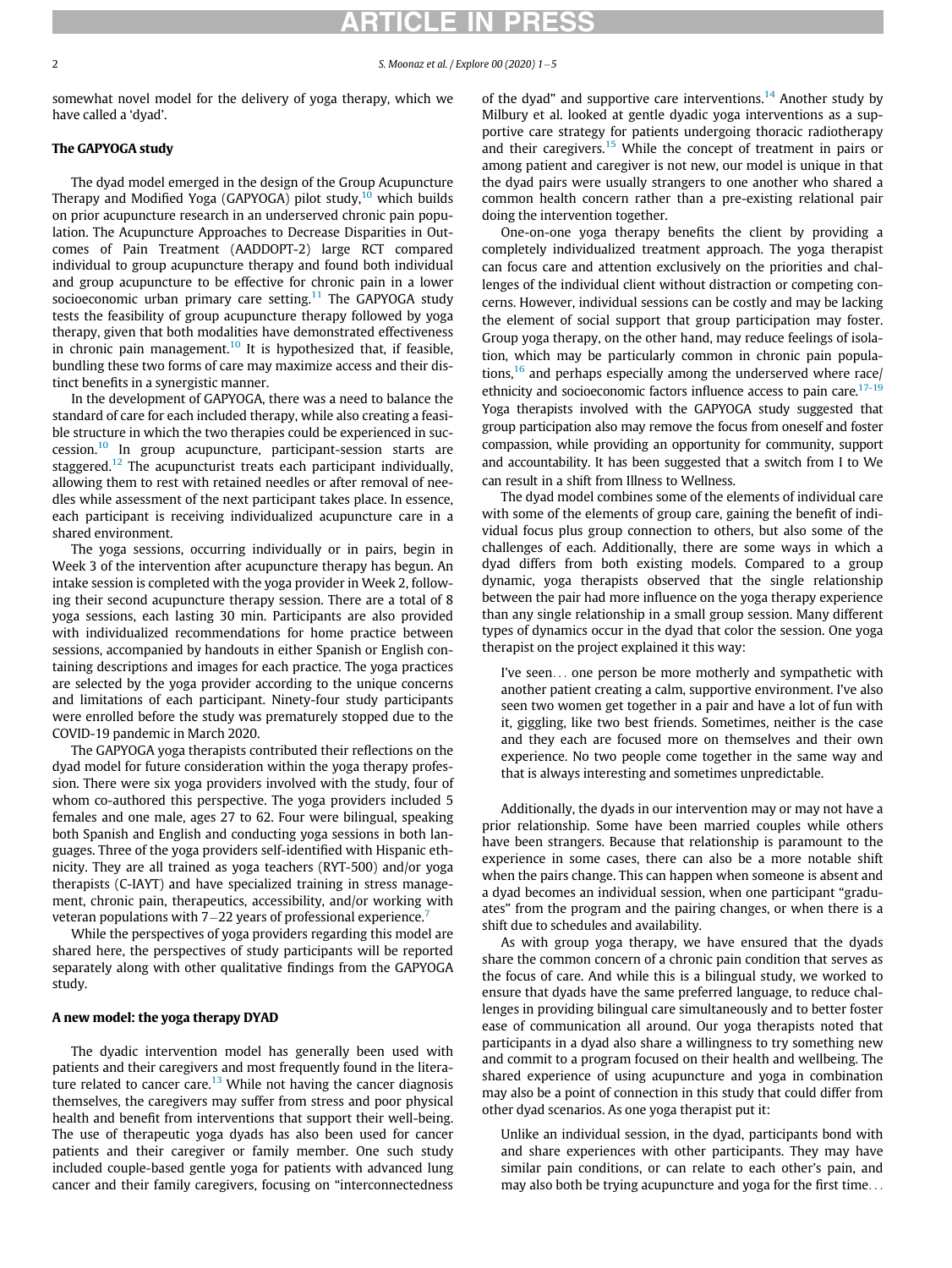I think offering both acupuncture and yoga provides the participants with a larger toolbox  $-$  and the different modalities approach pain care in a different way.

Additionally, the social support of a dyad may have benefits beyond the context of the yoga session itself and may result in a closer connection than might exist in a larger group setting.

I have witnessed dyads where the participants encourage each other and feed off one another. In one case I heard the dyad talking about plans together outside of the session, and they even invited a participant who had a session after their dyad to join. I think there is also a sense of accountability knowing that your teammate or dyad partner is expecting you to show up and do the work. Being a part of dyad also helps participants know that they are not alone. Some people may think they are the only ones going through this type of condition, but when set up with a partner that is along with you for the duration of the study, you know that you have support.

There was also the suggestion that while the yoga therapist builds a rapport with the client and provides both support and compassion, that kind of connection differs from what a peer with a similar experience might bring to the session, including both shared understanding and encouragement.

The sympathy to another person's pain can be much more supportive than my sympathy, due to a mutual understanding of pain. I've noticed if they start out in a dyad, they are more likely to feel comfortable doing things if they see the other patient is comfortable doing certain poses or breathing exercises that are out of the ordinary for them.

While some dyads are comprised of two individuals with similar background, condition, or experience, this is not always the case. One yoga therapist worked with a dyad in which one participant was 30 years old and the other was 80, but this did not seem to interfere with the connection and support they shared:

They had different yoga practices- one was on a yoga mat the other doing a chair yoga practice. They had such a beautiful understanding and caring for one another. The younger client was so patient and loving toward the elder. They formed a deep care and connection on both sides, where family members may not be able to provide that level of understanding because they are not in it.

The dyad model offers some unique opportunities, synergies, and alignment, but can also involve challenges that differ from the two existing models of yoga therapy. In the GAPYOGA study, yoga therapy is provided as a short educational intervention of just 35 min with individualized take home instructions, rather than the more common yoga therapy session duration of 60-90. This brief intervention is perceived as more challenging for yoga therapists with dyads than with individual clients given the individualization of practices and guidance for two people rather than one. Another challenge is that participants do not necessarily start as a dyad. One participant might be in their  $5<sup>th</sup>$  week of the intervention when another participant begins yoga. Yoga therapists are therefore juggling different pain conditions, different ages, different physical limitations, and different levels of exposure to yoga, let alone the inevitable absences that occur, especially when working with chronic pain and underserved populations.[20](#page-4-16),[13](#page-4-11)

When the participants are on different weeks of the intervention and/or at very different ability levels, it can be challenging to make sure you are meeting the needs and goals of both. When one of the two from the dyad frequently misses sessions that can cause additional challenges in terms of progress.

Additionally, when one participant appears to need more attention, it can be challenging to meet those needs while also attending to the other client and creating a safe, comfortable space and dynamic for them both. This is true in small groups but may feel even more heightened in a dyad. That being said, such situations may turn out fine, especially when well-managed by the yoga therapist. One provider recalled:

The very first dyad I had was with 2 female patients. Patient A was in acute distress and had a very dynamic, strong presence and she kind of hijacked the treatment. I was a rookie trying to set boundaries and was worried how Patient B would respond. Luckily, Patient B just went with it and the session was well received.

Sessions occurring in Spanish brought up different challenges. While the study design ensures monolingual dyads (both prefer English or both prefer Spanish), Spanish speakers living in the US can be from different regions, using different vocabulary from each other and from the yoga therapist.

In the case of the GAPYOGA study, we have not only dyads for the patients (two patients attending yoga session at same time) we also have a team approach to the care in that there is an acupuncturist and yoga provider working with the same patients who receive acupuncture treatment followed by yoga. When participants come into yoga session, they will have just completed an acupuncture session. Usually that session overlaps with the session of their dyad partner, so they are receiving acupuncture together prior to coming in for yoga. The acupuncture session typically has relaxed the participants and often provided some pain relief, so participants come to yoga more at ease and potentially with less pain, allowing them to participate more fully. One yoga provider reported that patients are a bit "spaced out" but that they do seem "ripe and ready for yoga" after having received acupuncture. Another reports that "they are typically not in fight or flight" (anymore), but occasionally they are still very agitated and irritable. A third provider suggested a different concern that may result from this model:

Starting in acupuncture, the patients arrive already relaxed and a lot of times-with less pain. I was skeptical in the beginning that this is a beneficial model for us on the yoga side as some patients come to us sleepy or a little lethargic. However, I think we are able to jump into things faster if there is less pain and calmer than normal. My only concern is that the yoga may be harder to replicate in their home as a tool they can use when they are not feeling well. It is a possibility they may only want to use yoga when they feel better than normal.

#### Chronic pain DYADS

Introducing this novel model as a chronic pain intervention has its particular considerations that may differ from the use of dyads in other populations. Certainly, the specific practices applied would vary according to the population as well as the implications of dyad pairing. The providers felt that individuals with chronic pain often feel overlooked and have tried many approaches without sustained effective management. Even when the origin, location, or etiology of the pain differs, there is a mutual understanding between two people in pain. This may also apply in other populations, but there may be some populations for which the relatability differs. It is also important to consider that participants were not excluded for having multiple comorbidities, so while everyone in the study shared the experience of chronic pain, they often had several other physical and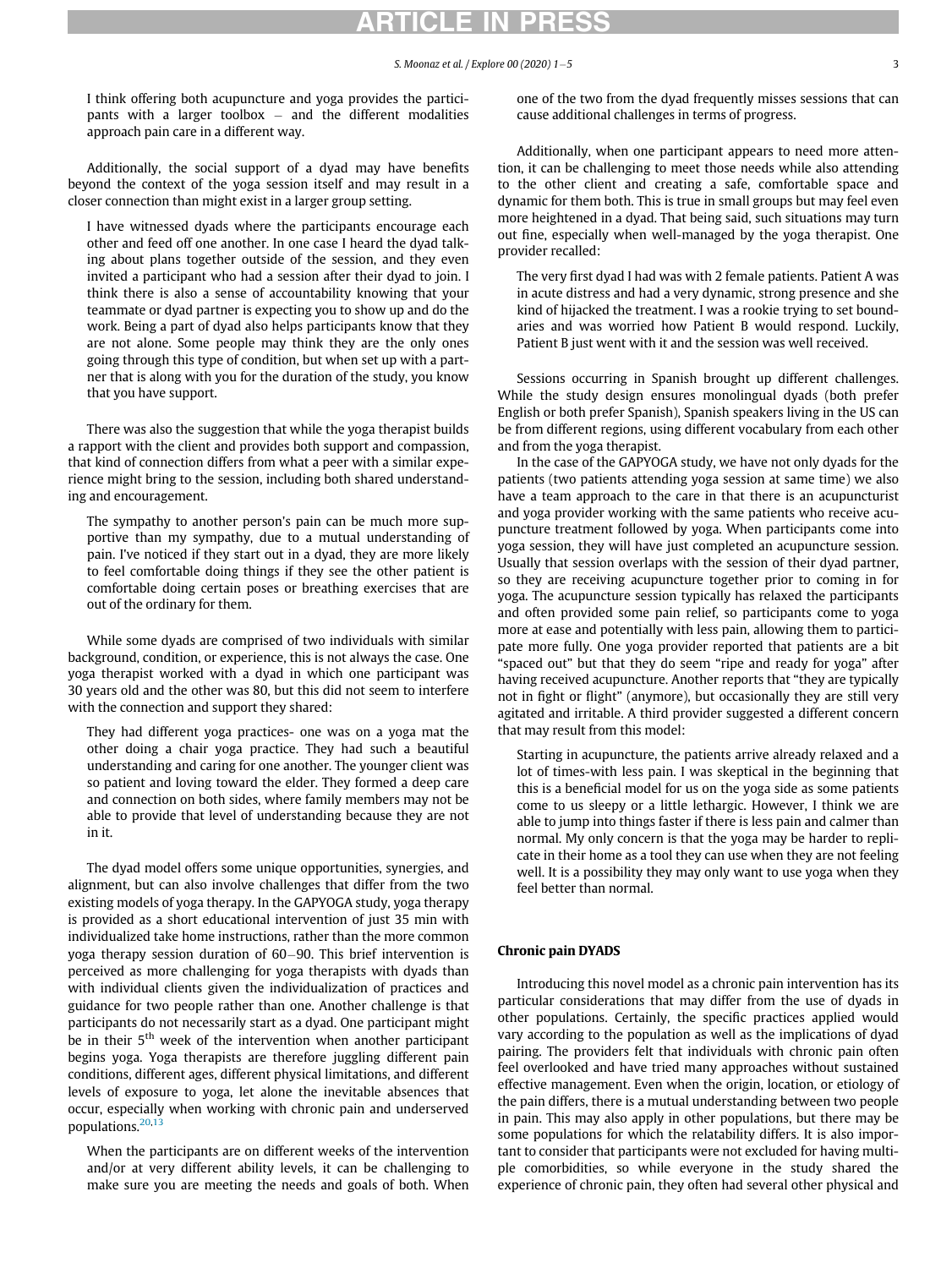mental health challenges which complicates a condition-specific dyad experience. One yoga therapist suggested, however, that underlying the challenges of any population are the universal issues of pain and stress management. Yoga therapy can address those two related concepts across conditions. Issues of depression and isolation seem common and unlike some other chronic conditions, like diabetes, for example, chronic pain conditions issue a constant physical reminder of one's limitations.

#### Dyads with underserved population

Underserved populations are at risk for pain and reduced access to care including to acupuncture and yoga, and therefore may be more intimidated by the prospect of trying it out, even when it is made accessible. Underserved individuals with chronic pain, especially those using pharmacological pain management strategies, may feel mislabeled or overlooked. Having dyad sessions may help ameliorate some of the fear or trepidation around trying a new modality. While there may be sites offering sliding scales yoga therapy payment, a dyad model might help to reduce cost even further while allowing for more individualization than group yoga therapy with more people. For acupuncture and yoga to be offered in tandem is a unique offering, especially for this population. Most underserved patients would likely not have the opportunity to engage in both of these healthcare approaches on a weekly basis, as provided in this study.

Other considerations for bringing yoga therapy to underserved populations transcend the dyad model, as described here:

The impacts of the patients being underserved, urban, and nonnative English speakers cannot be covered in just a few sentences. One of the main points is that the medical system does not generally work very well for them which impacts whether they feel yoga/acupuncture will work. From my personal experience, I know you have to be able to do your own research, be your own advocate, ask questions, and be proactive in what you need. People in underserved communities generally lack the resources and knowledge to do this. A lot of people do not understand their own diagnosis or how to properly treat it besides the medication they are taking. This is exacerbated for the non-native English-speaking population who may have language barriers and not always get the proper translation they need. Since yoga is not accessible for most people, they most likely have very little experience with it, which may factor into acceptability. Also, the image of the typical yogi as a thin white woman, bending like a contortionist furthers the feeling that yoga is not for people like them. Culture is also a big determinant of their views and trust in medical care in general. Specifically, it's not uncommon for people to ask if yoga is a religion.

And while these challenges persist regardless of the yoga therapy model (individual, group, or dyad), the relatability of the dyad may help to ease some of these tensions. If the two members of the dyad have a shared cultural background, language, or religious orientation, the connection that is fostered in the dyad might serve to instill greater comfort and/or trust with the process and therefore potentially better effectiveness.

#### Application to other settings

Our team decided to share this model with the expectation that it might be useful, relevant, or applicable to other settings, including private practice, yoga studios and other institutions. It may help to lower cost for the individual or organization compared to one-onone sessions of yoga therapy and might increase accountability and thereby decrease attrition. In future research, dyads may provide greater individualization compared to more common group sessions, but with greater efficiency by doubling the number of participants receiving care in a given timeframe over individual sessions. If dyads are presented as an available model of care, persons may choose to participate with a supportive loved one. An example was a married couple in the GAPYOGA study who enjoyed sharing a yoga therapy session together after their workday ended.

Our yoga therapy sessions were abbreviated (35 min) compared to the more typical 60–90 min. Future research should determine the effectiveness of abbreviated sessions with individualized take home instructions in fostering ongoing engagement with yoga practices and changes in outcomes such as pain. Allowing dyads for these abbreviated sessions creates even greater efficiency with 4 persons receiving care in just over one hour rather than a single patient. There has been very little research to determine the minimal effective dose of yoga, and the relative benefits of direct instruction and subsequent home practice. Because these sessions are highly individualized, they may foster greater uptake of practice recommendations over a general class model and specifically in an underserved, multi-morbid and differently-abled community.

#### Recommendations for the field

Overall, based on our team's experience, we recommend the dyad format as another option for delivery of yoga therapy. As one yoga therapist put it:

I think the dyad format for yoga sessions is a great option in addition to small group and individual yoga therapy sessions. Someone who may be timid about setting up an individual session or cannot afford it may receive similar benefit from a dyad format. In addition, they may connect with the other participant in the dyad, forming bonds, relationships, and an accountability structure.

However, we also recommend some considerations for yoga therapists interested in utilizing this model, especially in an abbreviated format or in an integrative care setting.

- Give yourself ample time to travel and get set up. Preparing for two people is a bit more complicated than an individual session and self-care is especially important for managing energy and attention.
- Charting for two clients simultaneously means orienting yourself to the clients' charts in advance to understand their care trajectory and plan. It also requires taking some notes during the session and allowing some time after the session to finish charting. If you see too many consecutive dyads without time for charting, it can be challenging to remember exactly what happened during the sessions. Seek out additional training or guidance in charting as needed.
- Follow same Health Insurance Portability and Accountability Act (HIPAA) guidelines used for group yoga therapy to protect the privacy of each individual participant.
- Communicate with other care providers when possible to better understand the related needs and challenges of both participants in the dyad. This may include medical providers and/or other integrative health providers. In this study, communication between yoga therapists and acupuncturists has been a key to optimal care.
- Don't be put-off by the possibility of incompatibility between clients. It's not very common and the benefits of the supportive environment exceed those provided by the yoga therapist alone. However, do pay attention to any possible incompatibility and consider whether it can be a part of the work toward healing or should be addressed by adjusting the dyad.
- Sometimes very different clients can be a good match for a dyad. The client with more experience can lead or guide the less